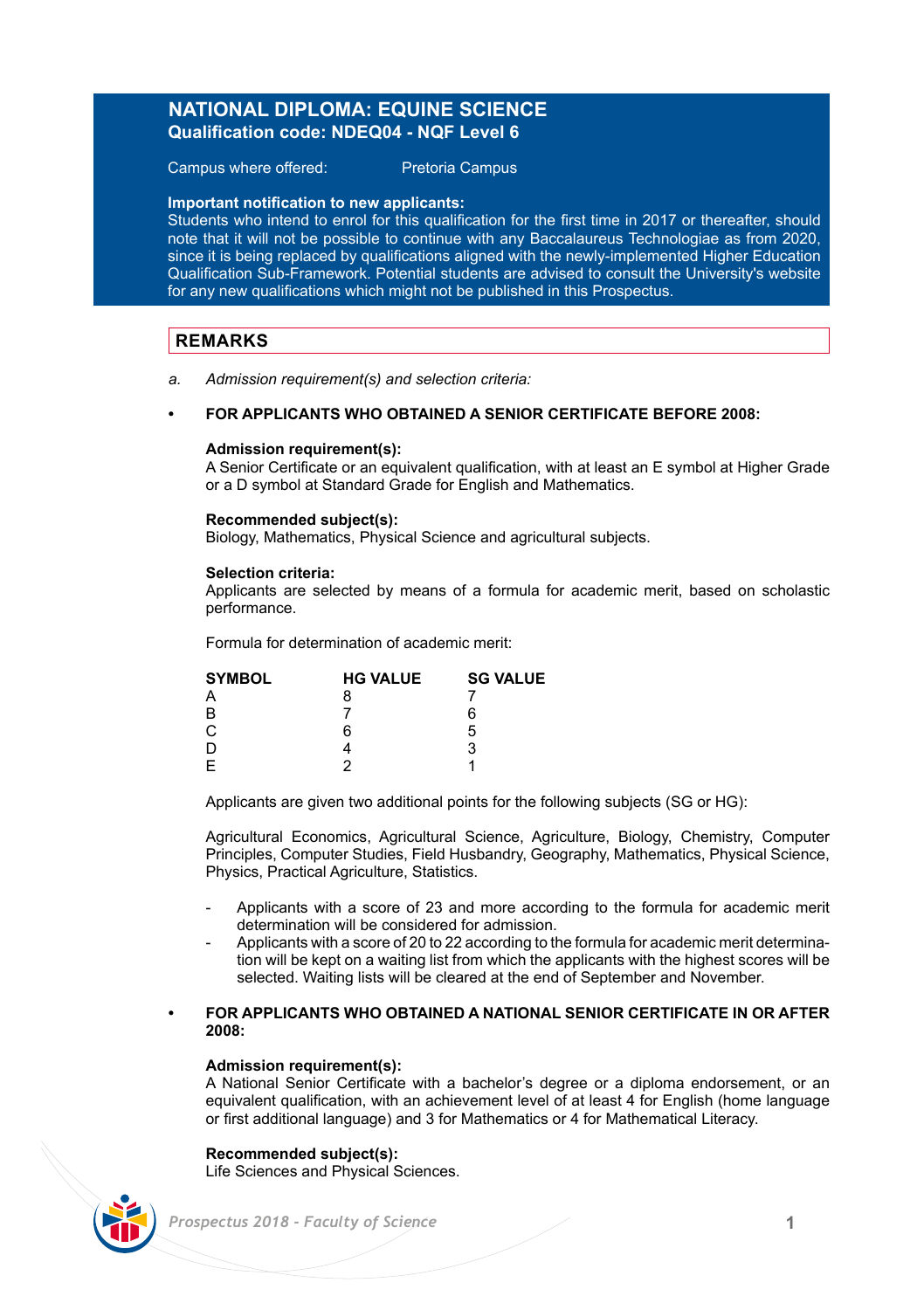# **Selection criteria:**

To be considered for this qualification, applicants must have an Admission Point Score (APS) of at least **19** (with Mathematics) or **20** (with Mathematical Literacy).

## **Assessment procedures:**

- Applicants with a score of 23 and more will be considered for admission.
- Applicants with a score of 20 (19 with mathematics) to 23, will be kept on a waiting list from which the applicants with the highest APS will be selected. Waiting lists will be cleared at the end of September and November.
- *b. Minimum duration:* Three years.
- *c. Presentation:* Day classes.
- *d. Intake for the qualification:* January only.
- *e. Exclusion and readmission:* See Chapter 2 of Students' Rules and Regulations.
- *f. Recognition of Prior Learning (RPL), equivalence and status:* See Chapter 30 of Students' Rules and Regulations.
- *g. Prerequisite for awarding of diploma:* A recognised first-aid certificate.
- *h. Termination of studies due to disability:* Should students become physically disabled during the study period and be unable to do practicals, they would be obliged to terminate their studies until they have recovered.
- *i. Work-Integrated Learning I and II:* See Chapter 5 of Students' Rules and Regulations.
- *j. Subject credits:* Subject credits are shown in brackets after each subject.

Key to asterisks:

Information does not correspond to information in Report 151. (Deviations approved by the Senate on August 2005.)

# **CURRICULUM**

| <b>FIRST YEAR</b>         |                                            |                      |                                |  |
|---------------------------|--------------------------------------------|----------------------|--------------------------------|--|
| <b>CODE</b>               | <b>SUBJECT</b>                             | <b>CREDIT</b>        | <b>PREREQUISITE SUBJECT(S)</b> |  |
| <b>FIRST SEMESTER</b>     |                                            |                      |                                |  |
| COA101T                   | Computer Application I*                    | (0, 125)             |                                |  |
| <b>EAP101T</b>            | Equine Anatomy and Physiology I            | (0, 125)             |                                |  |
| <b>EQB111T</b>            | Equine Breeding I                          | (0, 125)             |                                |  |
| <b>PSC121T</b>            | Pasture Science I                          | (0, 125)             |                                |  |
|                           | TOTAL CREDITS FOR THE SEMESTER:            | 0.500                |                                |  |
| <b>SECOND SEMESTER</b>    |                                            |                      |                                |  |
| <b>EQN111T</b><br>STB201T | Equine Nutrition I<br>Stable Management II | (0, 125)<br>(0, 125) | Equine Breeding I              |  |

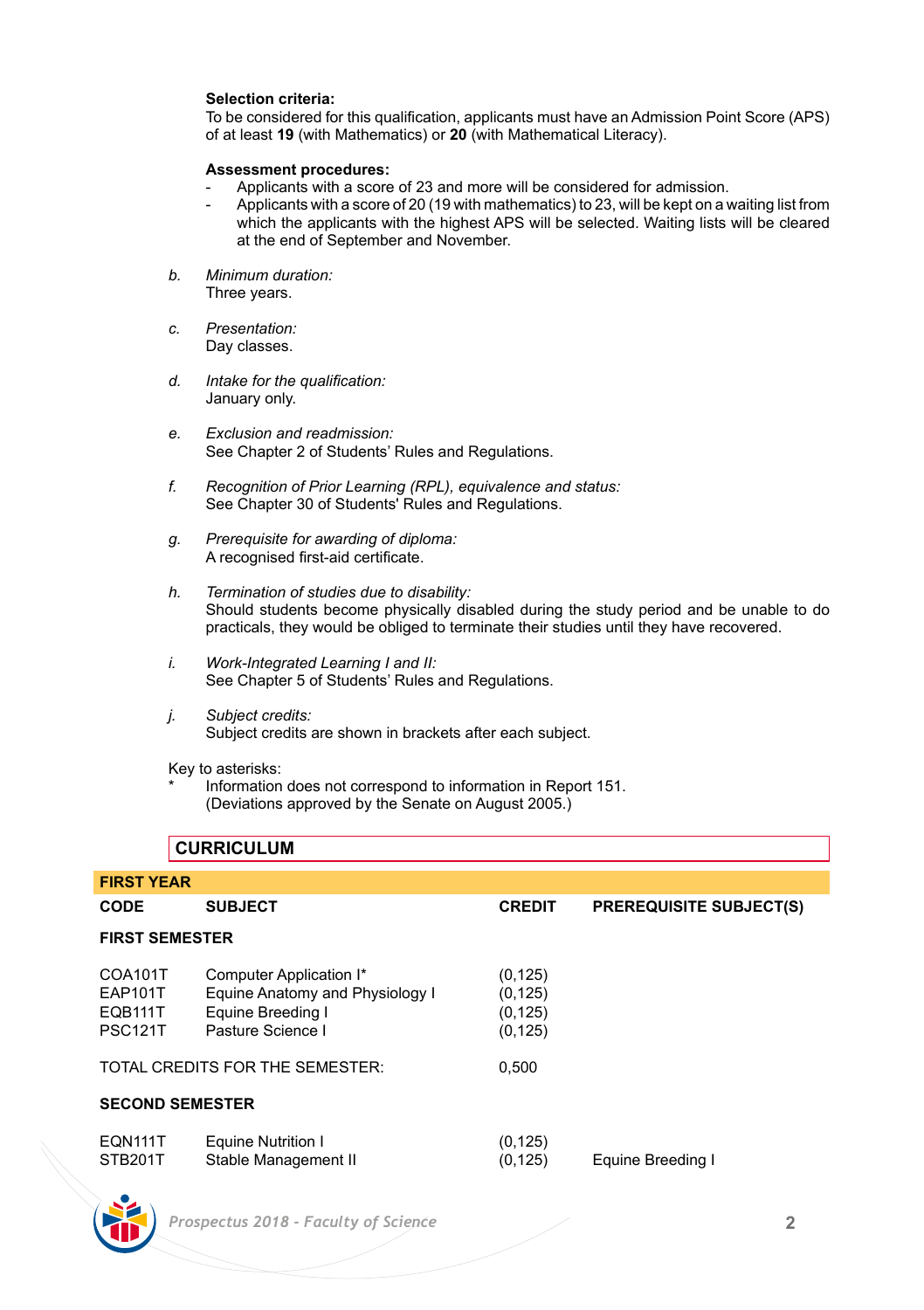| <b>VTS101T</b><br>ZTN211T | Veterinary Science I<br>Zootechnology II | (0, 125)<br>(0, 125) | Equine Anatomy and Physiology I |
|---------------------------|------------------------------------------|----------------------|---------------------------------|
|                           | TOTAL CREDITS FOR THE SEMESTER:          | 0.500                |                                 |
|                           | TOTAL CREDITS FOR THE FIRST YEAR:        | 1.000                |                                 |

| <b>SECOND YEAR</b>                                     |                                                                                                                       |                                              |                                                                    |
|--------------------------------------------------------|-----------------------------------------------------------------------------------------------------------------------|----------------------------------------------|--------------------------------------------------------------------|
| <b>CODE</b>                                            | <b>SUBJECT</b>                                                                                                        | <b>CREDIT</b>                                | <b>PREREQUISITE SUBJECT(S)</b>                                     |
| <b>FIRST SEMESTER</b>                                  |                                                                                                                       |                                              |                                                                    |
| AEC101T<br><b>MFM201T</b><br>SLM201T<br><b>VTS211T</b> | Agricultural Production Economics I<br>Mare and Foal Management II<br>Stallion Management II<br>Veterinary Science II | (0, 125)<br>(0, 125)<br>(0, 125)<br>(0, 125) | Equine Breeding I<br>Equine Breeding I<br>Veterinary Science I     |
|                                                        | TOTAL CREDITS FOR THE SEMESTER:                                                                                       | 0,500                                        |                                                                    |
| <b>SECOND SEMESTER</b>                                 |                                                                                                                       |                                              |                                                                    |
| <b>DMN211T</b><br><b>FRY111T</b><br>STB301T<br>ZTN311T | Data Management II<br>Farriery I<br>Stable Management III<br>Zootechnology III                                        | (0, 125)<br>(0, 125)<br>(0, 125)<br>(0, 125) | Computer Application I<br>Stable Management II<br>Zootechnology II |
|                                                        | TOTAL CREDITS FOR THE SEMESTER:                                                                                       | 0,500                                        |                                                                    |
|                                                        | TOTAL CREDITS FOR THE SECOND YEAR:                                                                                    | 1,000                                        |                                                                    |
| <b>THIRD YEAR</b>                                      |                                                                                                                       |                                              |                                                                    |
| <b>CODE</b>                                            | <b>SUBJECT</b>                                                                                                        | <b>CREDIT</b>                                | <b>PREREQUISITE SUBJECT(S)</b>                                     |

## **FIRST OR SECOND SEMESTER**

| EXP1EQS<br>EXP2EQS | Work-Integrated Learning I (on completion (0,500)<br>of all the above subjects)<br>Work-Integrated Learning II |         | Work-Integrated Learning I |
|--------------------|----------------------------------------------------------------------------------------------------------------|---------|----------------------------|
|                    |                                                                                                                | (0,500) |                            |
|                    | TOTAL CREDITS FOR THE THIRD YEAR:                                                                              | 1.000   |                            |
|                    | TOTAL CREDITS FOR THE QUALIFICATION:                                                                           | 3.000   |                            |

# **SUBJECT/MODULE INFORMATION (OVERVIEW OF SYLLABUS)**

The syllabus content is subject to change to accommodate industry changes. Please note that a more detailed syllabus is available at the Department or in the study guide that is applicable to a particular subject/module. On 01 August 2017, the syllabus content was defined as follows:

# **A**

# **AGRICULTURAL PRODUCTION ECONOMICS I (AEC101T) 1 X 3-HOUR PAPER** *(Subject custodian: Department of Crop Sciences)*

Introduction to and background of management economics. Principles of the micro-economics of production elements of general farming management. Guidelines for human resource management in agriculture. Aspects of risk and uncertainty management in farming. (Total tuition time: ± 40 hours)

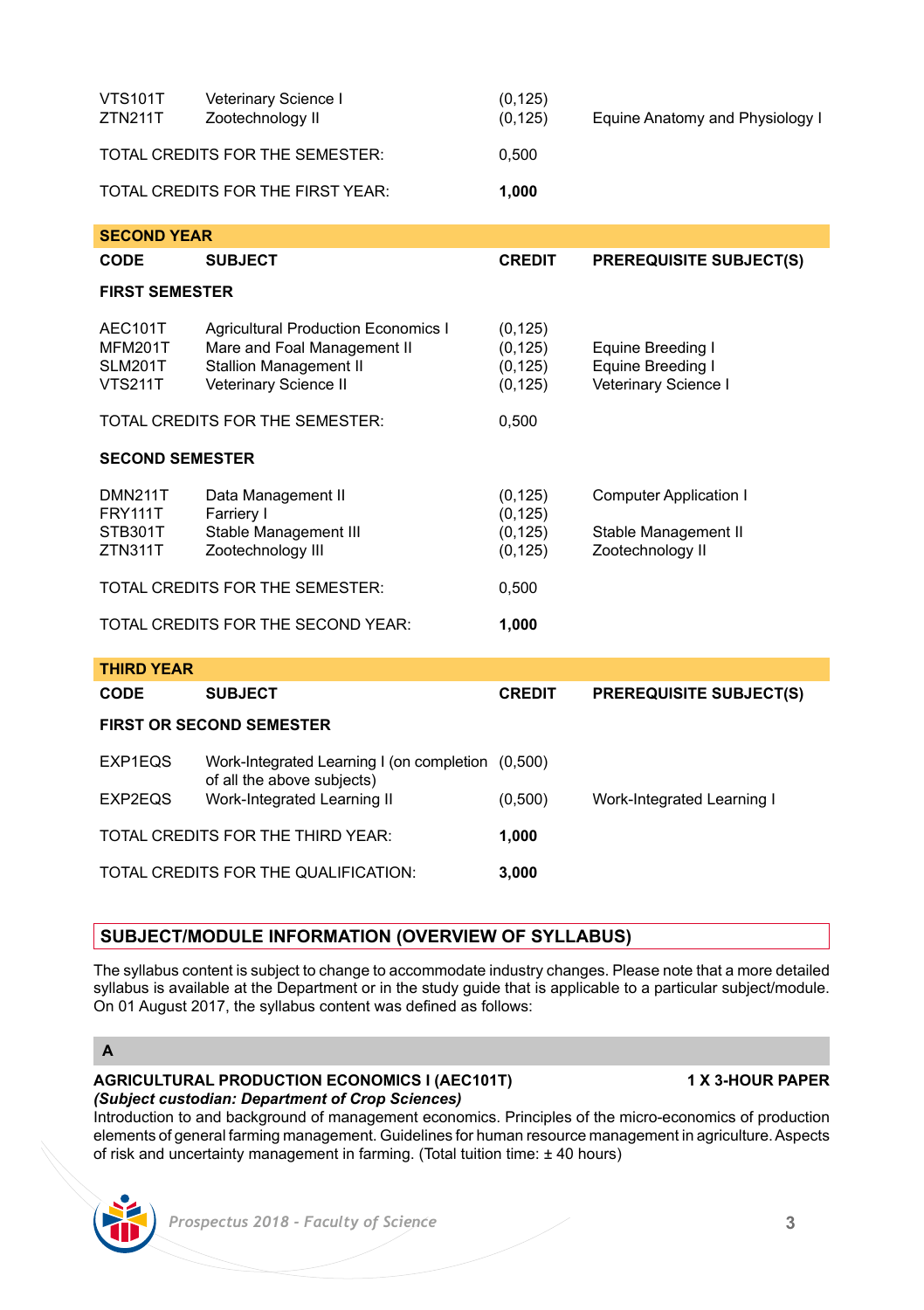# *(Subject custodian: End User Computing Unit)*

Students have to acquire theoretical knowledge (computing fundamentals) and practical skills as an enduser in operating systems and MS Office suite applications (MS Word, MS Excel and MS PowerPoint) on an introductory level. Students will do online and computer based tests. The modules are mapped with SAQA and IC3 Essential Skills for Digital Literacy (international certification). (Total tuition time: ± 40 hours)

# **D**

**C**

# **DATA MANAGEMENT II (DMN211T) CONTINUOUS ASSESSMENT**

*(Subject custodian: End User Computing Unit)* Students have to acquire basic theoretical knowledge and advanced practical skills as end-users using MS Office Access. Principles of electronic data processing, including data capturing, data manipulation, data processing and information management. The practical applications will be customised to support data management as the specialisation field. (Total tuition time: ± 40 hours)

# **E**

## **EQUINE ANATOMY AND PHYSIOLOGY I (EAP101T) 1 X 3-HOUR PAPER** *(Subject custodian: Department of Animal Sciences)*

An introduction to the basic anatomy and physiology of the horse, referring to the musculoskeletal system, organs and organ systems, as well as specific aspects of neurology and endocrinology. (Total tuition time:  $±$  112 hours)

# **EQUINE BREEDING I (EQB111T) 1 X 3-HOUR PAPER**

# *(Subject custodian: Department of Animal Sciences)*

An introduction to basic mammalian genetics, especially as applied to horse breeding. Horse diseases related to genetic deficiency. (Total tuition time: ± 80 hours)

# **EQUINE NUTRITION I (EQN111T) 1 X 3-HOUR PAPER**

## *(Subject custodian: Department of Animal Sciences)*

An introduction to livestock nutrition. The anatomy and physiology of the digestive system of the horse, feed analyses and a horse's nutrient requirements. Classification and characteristics of different fodders. Practical horse feeding, as well as basic ration formulation. (Total tuition time: ± 80 hours)

# **F**

## **FARRIERY I (FRY111T) 1 X 3-HOUR PAPER**

## *(Subject custodian: Department of Animal Sciences)*

An intensive study of all theoretical aspects of the shoeing of horses, as well as practical hoof care. The aim is not to train farriers, but to present the practice of shoeing to enable students to make a better assessment of the newly shod horse. (Total tuition time: ± 84 hours)

# **M**

# **MARE AND FOAL MANAGEMENT II (MFM201T) 1 X 3-HOUR PAPER**

# *(Subject custodian: Department of Animal Sciences)*

A complete study, with practical demonstrations, of the handling and care of a mare and foal, from the foal's birth to its weaning. (Total tuition time: ± 54 hours)

# **P**

## **PASTURE SCIENCE I (PSC121T) 1 X 3-HOUR PAPER** *(Subject custodian: Department of Animal Sciences)*

The morphology and physiology of grasses. Veld types and the interaction between livestock and pastures. Methods and principles of veld management. The characteristics, nutritional value and productivity of veld. The burning of veld, bush encroachment and radical veld improvement. The establishment, maintenance and management of cultivated pastures. The most important grasses, legumes, fodder trees and shrubs. Feed conservation and the planning of a fodder-flow programme. (Total tuition time: ± 50 hours)

# **COMPUTER APPLICATION I (COA101T) CONTINUOUS ASSESSMENT**